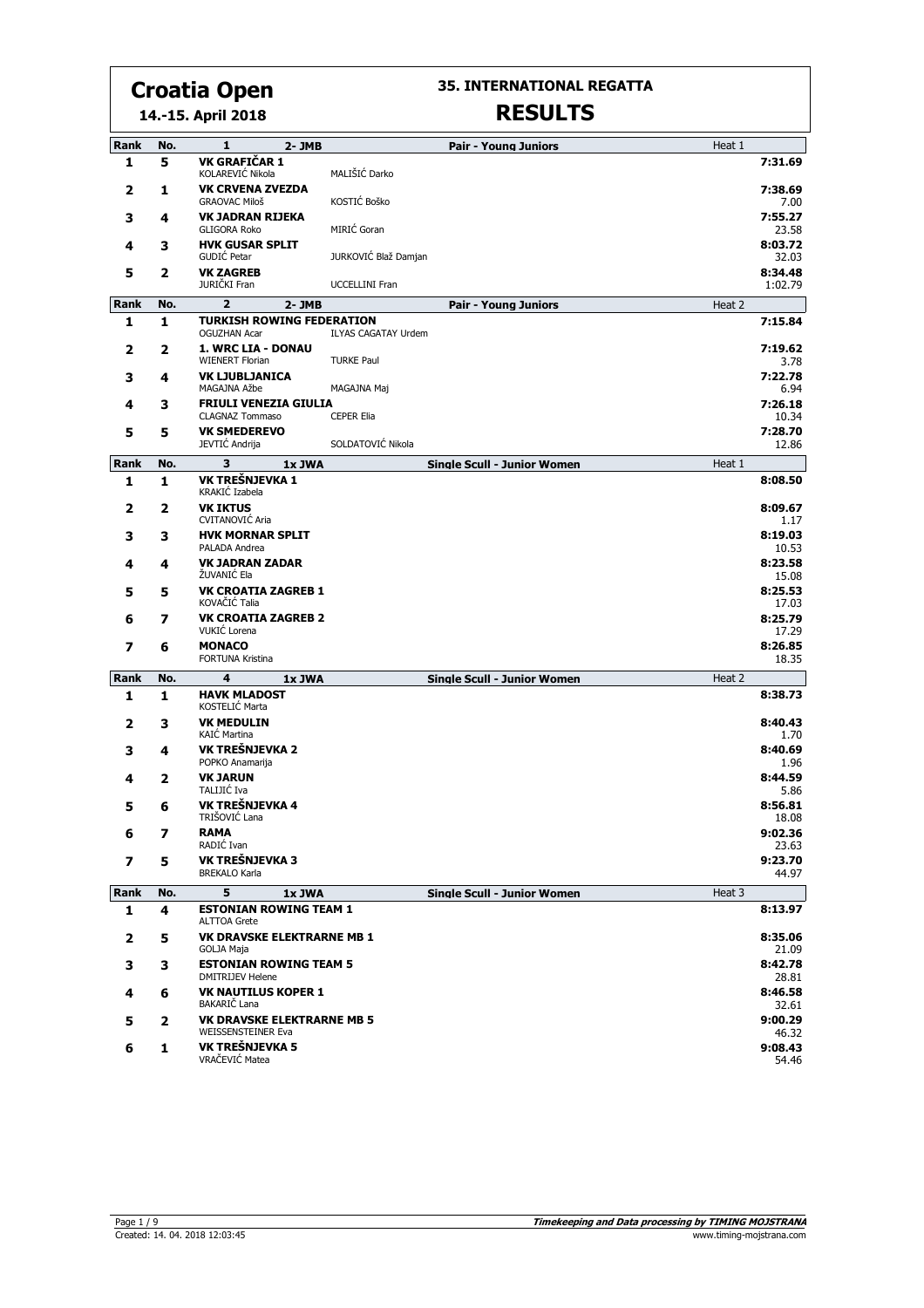**14.-15. April 2018**

#### **35. INTERNATIONAL REGATTA**

| Rank        | No.          | 6<br>1x JWA<br><b>TURKISH ROWING FEDERATION 3</b>         | <b>Single Scull - Junior Women</b> | Heat 4             |
|-------------|--------------|-----------------------------------------------------------|------------------------------------|--------------------|
| 1           | 4            | <b>ALKAN Azra</b>                                         |                                    | 8:17.73            |
| 2           | 1            | <b>ESTONIAN ROWING TEAM 4</b><br><b>BUDANOVA Irena</b>    |                                    | 8:22.81<br>5.08    |
| з           | 2            | <b>VK PARTIZAN 2</b><br><b>BUGARSKI Maša</b>              |                                    | 8:24.89            |
| 4           | 5            | <b>ESTONIAN ROWING TEAM 3</b>                             |                                    | 7.16<br>8:26.02    |
| 5           | 6            | <b>ARON Anabel</b><br><b>VK DANUBIUS 1885 2</b>           |                                    | 8.29<br>8:38.90    |
| 6           | 3            | TARABIĆ Jana<br><b>VK DRAVSKE ELEKTRARNE MB 4</b>         |                                    | 21.17<br>8:53.53   |
|             |              | SUHODOLČAN Tia<br>$\overline{z}$                          |                                    | 35.80              |
| Rank<br>1   | No.<br>2     | 1x JWA<br>1. WRC LIA                                      | <b>Single Scull - Junior Women</b> | Heat 5<br>8:17.74  |
|             |              | <b>HANISCH Julia</b>                                      |                                    |                    |
| 2           | з            | <b>RV VILLACH</b><br><b>MELINC Larissa</b>                |                                    | 8:25.11<br>7.37    |
| 3           | 4            | "CHERPOKOV" ROWING CLUB 1<br><b>GEORGIJEVA Vladimira</b>  |                                    | 8:30.07<br>12.33   |
| 4           | 5            | <b>VK DANUBIUS 1885 1</b><br>ILIĆ Nataša                  |                                    | 8:33.07<br>15.33   |
| 5           | 6            | <b>RV STAW 1</b>                                          |                                    | 8:33.08            |
|             |              | HOVER Johanna                                             |                                    | 15.34              |
| 6           | 1            | "CHERPOKOV" ROWING CLUB 2<br><b>BONEVA Linda</b>          |                                    | 8:37.59<br>19.85   |
| Rank        | No.          | 8<br>1x JWA                                               | <b>Single Scull - Junior Women</b> | Heat 6             |
| 1           | 5            | <b>TURKISH ROWING FEDERATION 1</b><br><b>HEPSAG Petek</b> |                                    | 8:08.50            |
| 2           | 3            | VESLAŠKA ZVEZA SLOVENIJE<br><b>MACCHI Ilaria</b>          |                                    | 8:09.36<br>0.86    |
| 3           | 4            | <b>VK PARTIZAN 1</b><br>NIŠEVIĆ Anđela                    |                                    | 8:26.16<br>17.66   |
| 4           | 6            | <b>VK CRVENA ZVEZDA</b><br>BEZBRADICA Maša                |                                    | 8:45.10<br>36.60   |
| 5           | 2            | <b>VK DRAVSKE ELEKTRARNE MB 3</b>                         |                                    | 8:48.50            |
| 6           | 1            | KOZOLE Nika<br><b>RV STAW 2</b>                           |                                    | 40.00<br>8:52.50   |
|             |              | <b>FLANDORFER Laura</b>                                   |                                    | 44.00              |
| Rank        | No.          | 9<br>1x JWA                                               | <b>Single Scull - Junior Women</b> | Heat 7             |
| 1           | 3            | <b>ESTONIAN ROWING TEAM 2</b><br><b>JAANSON Greta</b>     |                                    | 8:08.10            |
| 2           | 5            | <b>TURKISH ROWING FEDERATION 2</b><br><b>SURER Didem</b>  |                                    | 8:29.05<br>20.95   |
| з           | 2            | <b>ESTONIAN ROWING TEAM 6</b><br><b>LAANE Liisa-Marie</b> |                                    | 8:38.92<br>30.82   |
| 4           | 1            | <b>VK DRAVSKE ELEKTRARNE MB 2</b><br>KŠELA Pika           |                                    | 8:43.26<br>35.16   |
| 5           | 6            | <b>VK ARGO IZOLA</b><br><b>MACCHI Agnese</b>              |                                    | 8:49.02<br>40.92   |
| 6           | 4            | <b>VK NAUTILUS KOPER 2</b><br>KOVAČIČ Laaura              |                                    | 9:26.28<br>1:18.18 |
| <b>Rank</b> | No.          | 10<br>1x SMB                                              | <b>Single Scull - Senior Men B</b> | Heat 1             |
| 1           | 3            | <b>HAVK MLADOST 1</b><br>ŠAIN Tomislav                    |                                    | 7:16.10            |
| 2           | 4            | <b>VK CROATIA ZAGREB 2</b><br>FARKAŠ Patrik               |                                    | 7:17.45            |
| 3           | 2            | <b>VK CROATIA ZAGREB 1</b>                                |                                    | 1.35<br>7:25.31    |
| 4           | 5            | SAMARDŽIĆ Bernard<br><b>HAVK MLADOST 2</b>                |                                    | 9.21<br>7:27.28    |
|             |              | <b>JURINA Filip</b><br><b>VK CROATIA ZAGREB 3</b>         |                                    | 11.18              |
| <b>DNS</b>  | 1            | <b>HABUDA Karlo</b>                                       |                                    |                    |
| Rank        | No.          | 11<br>1x SMB                                              | <b>Single Scull - Senior Men B</b> | Heat 2             |
| 1           | 4            | <b>VK BLED 1</b><br>ALJANČIČ Miha                         |                                    | 7:23.57            |
| 2           | 5            | <b>ESTONIAN ROWING TEAM 3</b><br>LAIUS Marko              |                                    | 7:28.95<br>5.38    |
| з           | з            | <b>VK BLED 2</b>                                          |                                    | 7:30.57            |
| 4           | $\mathbf{2}$ | <b>HLADNIK Marko</b><br>VK OŠJAK                          |                                    | 7.00<br>8:08.53    |
|             |              | ŠEPAROVIĆ Antonio                                         |                                    | 44.96              |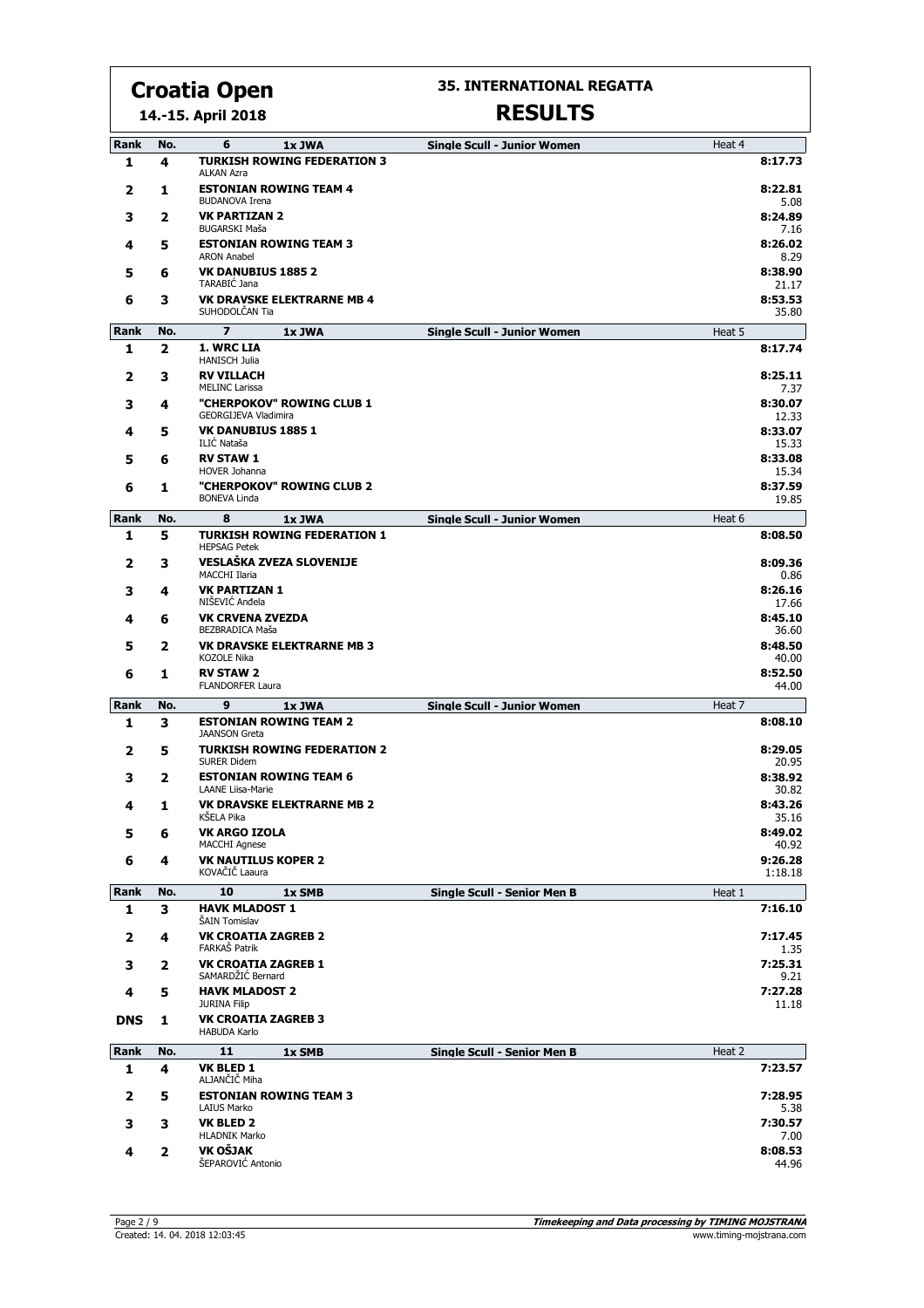**14.-15. April 2018**

#### **35. INTERNATIONAL REGATTA**

### **RESULTS**

| Rank             | No.          | 12<br>1x SMB                                          |                        | <b>Single Scull - Senior Men B</b>   | Heat 3 |                  |
|------------------|--------------|-------------------------------------------------------|------------------------|--------------------------------------|--------|------------------|
| 1                | $\mathbf{z}$ | <b>VK LJUBLJANICA</b><br>PFEIFER Filip                |                        |                                      |        | 7:20.58          |
| 2                | 4            | <b>ESTONIAN ROWING TEAM 1</b><br><b>KIVILO Martin</b> |                        |                                      |        | 7:22.55<br>1.97  |
| 3                | 5            | 1. WRC LIA 2                                          |                        |                                      |        | 7:29.31          |
| 4                | З            | <b>NEPPL Benedikt</b><br>VK TREŠNJEVKA                |                        |                                      |        | 8.73<br>7:41.81  |
|                  |              | <b>GIROTTO Mihael</b>                                 |                        |                                      |        | 21.23            |
| <b>Rank</b><br>1 | No.<br>3     | 13<br>1x SMB<br><b>WAGINGER RUDERVEREIN</b>           |                        | <b>Single Scull - Senior Men B</b>   | Heat 4 | 7:07.05          |
|                  |              | <b>REIM Lukas</b>                                     |                        |                                      |        |                  |
| 2                | 4            | <b>VESLAČKI SAVEZ SRBIJE</b><br>SLAVNIĆ Dušan         |                        |                                      |        | 7:09.53<br>2.48  |
| 3                | 5            | <b>RV STAW</b><br><b>WIESINGER Leopold</b>            |                        |                                      |        | 7:43.95<br>36.90 |
| 4                | 2            | <b>HAVK MLADOST 4</b>                                 |                        |                                      |        | 7:51.79          |
|                  |              | <b>VRDOILJAK Hrvoje</b>                               |                        |                                      |        | 44.74            |
| Rank<br>1        | No.<br>5     | 14<br>1x SMB<br><b>VK GRAFIČAR</b>                    |                        | <b>Single Scull - Senior Men B</b>   | Heat 5 | 7:12.66          |
|                  |              | PIVAČ Vukašin                                         |                        |                                      |        |                  |
| 2                | 2            | <b>WSV OTTENSHEIM 1</b><br><b>RACHBAUER Max</b>       |                        |                                      |        | 7:25.98<br>13.32 |
| 3                | З            | VK ARGO IZOLA<br>DONAVAL Nejc                         |                        |                                      |        | 7:47.13<br>34.47 |
| 4                | 4            | <b>VK "NEPTUN" DUBROVNIK 1</b>                        |                        |                                      |        | 7:51.76          |
|                  |              | <b>CRNJAK Toni</b>                                    |                        |                                      |        | 39.10            |
| Rank<br>1        | No.<br>2     | 15<br>1x SMB<br><b>WSV OTTENSHEIM 2</b>               |                        | <b>Single Scull - Senior Men B</b>   | Heat 6 | 7:27.04          |
|                  |              | <b>NEUBAUER David</b>                                 |                        |                                      |        |                  |
| 2                | з            | <b>ESTONIAN ROWING TEAM 2</b><br>POOLAK Johann        |                        |                                      |        | 7:31.37<br>4.33  |
| 3                | 5            | <b>VK KORANA</b><br><b>GRGURIC Josip</b>              |                        |                                      |        | 7:49.66<br>22.62 |
| 4                | 4            | <b>HAVK MLADOST 3</b>                                 |                        |                                      |        | 8:00.87          |
|                  |              | <b>KONJIK Mislav</b>                                  |                        |                                      |        | 33.83            |
| Rank<br>1        | No.<br>5     | 16<br>2x JMB<br><b>HVK GUSAR SPLIT</b>                |                        | <b>Double Sculls - Young Juniors</b> | Heat 1 | 7:10.16          |
|                  |              | SIRIĆ Teo                                             | <b>JUKIĆ Roko</b>      |                                      |        |                  |
| 2                | З            | <b>VK LJUBLJANICA 1</b><br>JOKIČ David                | ARIH KRANJEC Jordan    |                                      |        | 7:13.07<br>2.91  |
| з                | 4            | 1. WRC LIA<br>ROBIBARO Noah                           | SVETINA Benjamin       |                                      |        | 7:16.43<br>6.27  |
| 4                | 1            | <b>RAMA</b>                                           |                        |                                      |        | 7:30.04          |
| 5                | 2            | NOVAKOVIĆ Ante<br><b>VK CROATIA ZAGREB 1</b>          | BILIĆ Jakov            |                                      |        | 19.88<br>7:35.15 |
|                  |              | <b>CULINA Stipe</b>                                   | LUŠIĆ Borna            |                                      |        | 24.99            |
| <b>Rank</b>      | No.          | 17<br>2x JMB                                          |                        | <b>Double Sculls - Young Juniors</b> | Heat 2 |                  |
| 1                | 4            | <b>VK JARUN</b><br>ŠPOLJAR Domagoj                    | BOŽIĆ JOKIĆ Josip      |                                      |        | 7:14.46          |
| 2                | 2            | <b>HAVK MLADOST 1</b><br><b>JUKIĆ Nino</b>            | AUGOSTINOV Ivan        |                                      |        | 7:15.26<br>0.80  |
| з                | з            | <b>VK MEDULIN</b>                                     |                        |                                      |        | 7:24.44          |
| 4                | 5            | LAZARIĆ Antonio<br><b>VK DRAVSKE ELEKTRARNE MB</b>    | <b>GRGOROVIC Ivan</b>  |                                      |        | 9.98<br>7:28.23  |
|                  |              | <b>KRAMBERGER Miha</b>                                | MARINIČ Oskar          |                                      |        | 13.77            |
| Rank             | No.<br>4     | 18<br>2x JMB<br><b>RV VOLKERMARKT</b>                 |                        | <b>Double Sculls - Young Juniors</b> | Heat 3 | 7:15.55          |
| 1                |              | <b>MLINAR Johannes</b>                                | <b>GFERER Martin</b>   |                                      |        |                  |
| 2                | 5            | <b>VK PARTIZAN 2</b><br><b>BELIĆ Dušan</b>            | CVETKOVIĆ Dušan        |                                      |        | 7:16.44<br>0.89  |
| 3                | 2            | <b>ESTONIAN ROWING TEAM 1</b><br><b>MUISTE Leo</b>    | <b>RAINER Oras</b>     |                                      |        | 7:16.85<br>1.30  |
| 4                | з            | <b>VK LJUBLJANICA 2</b>                               |                        |                                      |        | 7:51.78          |
|                  |              | REPOVŠ Mark                                           | ALBREHT Matija         |                                      |        | 36.23            |
| Rank<br>1        | No.<br>5     | 19<br>2x JMB<br><b>VK KORANA</b>                      |                        | <b>Double Sculls - Young Juniors</b> | Heat 4 | 7:24.51          |
|                  |              | <b>VRABAC Patrik</b>                                  | <b>KONJEVODA Mario</b> |                                      |        |                  |
| 2                | з            | VK TREŠNJEVKA 2<br>PROTULIPAC Patrik                  | JURČIĆ Luka            |                                      |        | 7:30.17<br>5.66  |
| 3                | 2            | <b>VK "NEPTUN" DUBROVNIK</b><br>ŠTRMAN Antonio        | <b>MEDI Matija</b>     |                                      |        | 7:38.76          |
| 4                |              |                                                       |                        |                                      |        | 14.25            |
|                  | 4            | <b>VK CROATIA ZAGREB 2</b><br>SAVIĆ Bartol            | DŽAJA Dujam            |                                      |        | 7:46.71<br>22.20 |

<u>Created: 14.04. 2018 12:03:45</u><br>Created: 14.04. 2018 12:03:45 www.timing-mojstrana.com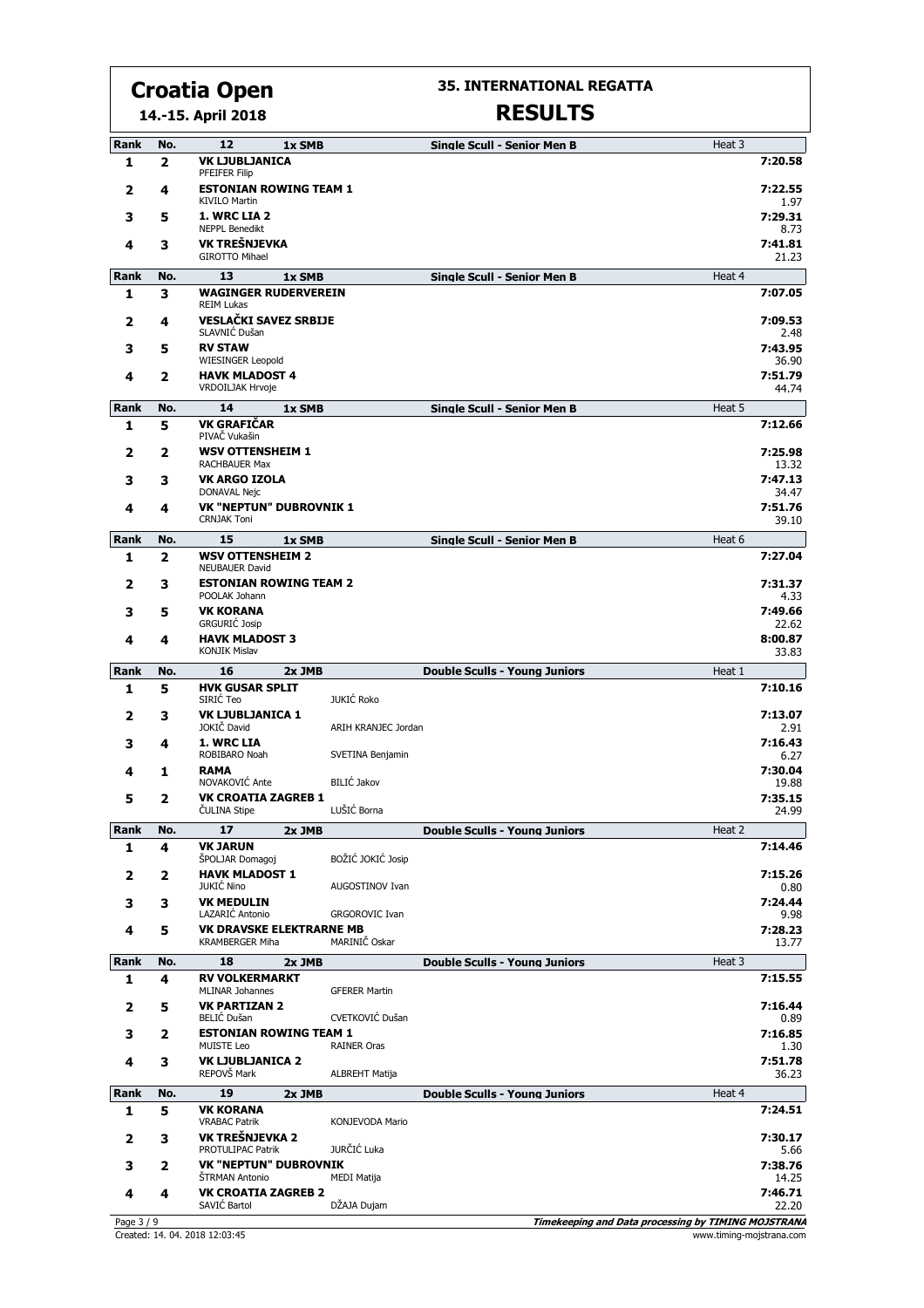**35. INTERNATIONAL REGATTA**

#### **14.-15. April 2018**

| Rank        | No.            | 20<br>2x JMB                                                       |                                              | <b>Double Sculls - Young Juniors</b> | Heat 5 |                  |
|-------------|----------------|--------------------------------------------------------------------|----------------------------------------------|--------------------------------------|--------|------------------|
| 1           | 3              | <b>VK CRVENA ZVEZDA 1</b><br><b>GRBIĆ Aleksandar</b>               | ŠAVRLJUGA Petar                              |                                      |        | 7:01.85          |
| 2           | 5              | <b>VK PARTIZAN 1</b><br>PAVLOVIĆ Miloš                             | SAMARDŽIJA Ranko                             |                                      |        | 7:06.21<br>4.36  |
| 3           | 2              | <b>ESTONIAN ROWING TEAM 2</b><br><b>KLEIN Sander</b>               | <b>TIMMUSK Uku Siim</b>                      |                                      |        | 7:17.86<br>16.01 |
| 4           | 4              | <b>FRIULI VENEZIA GIULIA 2</b><br>RUGGIERO Walter                  | <b>FLEGO Francesco</b>                       |                                      |        | 7:18.97<br>17.12 |
| <b>Rank</b> | No.            | 21<br>2x JMB                                                       |                                              | <b>Double Sculls - Young Juniors</b> | Heat 6 |                  |
| 1           | $\overline{2}$ | FRIULI VENEZIA GIULIA 1                                            |                                              |                                      |        | 7:05.14          |
| 2           | 4              | SERAFINO Andrea<br>VK CRVENA ZVEZDA - VK GRAFIČAR<br>IBROČIĆ Milan | <b>VERRONE Andrea</b><br><b>GRUBER Đorđe</b> |                                      |        | 7:18.63<br>13.49 |
| 3           | 3              | <b>VK CRVENA ZVEZDA 2</b>                                          |                                              |                                      |        | 7:20.70          |
|             |                | LJUNA Jovan                                                        | STEVANIĆ Nikola                              |                                      |        | 15.56            |
| 4           | 5              | <b>VK BLED</b><br>VUJKOVIĆ Timotej                                 | POGAČNIK Samo                                |                                      |        | 7:36.22<br>31.08 |
| Rank        | No.            | 22<br>1x SWA                                                       |                                              | <b>Single Scull - Senior Women</b>   | Heat 1 |                  |
| 1           | 3              | <b>RV VOLKERMARKT 1</b><br>LOBNIG Magdalena                        |                                              |                                      |        | 7:44.01          |
| 2           | 2              | <b>ALBATROS KLAGENFURT</b><br>MANOUTSCHEHRI Anja                   |                                              |                                      |        | 7:53.45<br>9.44  |
| з           | 1              | <b>RV VOLKERMARKT 2</b>                                            |                                              |                                      |        | 7:55.53          |
| 4           | 5              | LOBNIG Katharina<br><b>HAVK MLADOST</b>                            |                                              |                                      |        | 11.52<br>8:01.37 |
|             |                | PLEJIC Valentina                                                   |                                              |                                      |        | 17.36            |
| 5           | 4              | <b>RV VILLACH</b><br><b>BERGER Anna</b>                            |                                              |                                      |        | 8:28.01<br>44.00 |
| Rank        | No.            | 23<br>1x SWA                                                       |                                              | <b>Single Scull - Senior Women</b>   | Heat 2 |                  |
| 1           | 2              | <b>RV ISTER LINZ</b><br>PUHRINGER Birgit                           |                                              |                                      |        | 8:03.58          |
| 2           | 3              | VK TREŠNJEVKA<br>MILOŠEVIĆ Marcela                                 |                                              |                                      |        | 8:14.68<br>11.10 |
| 3           | 5              | SOCIETA GINNASTICA TRIESTINA 1<br><b>DENICH Eleonora</b>           |                                              |                                      |        | 8:28.37<br>24.79 |
| 4           | 4              | SOCIETA GINNASTICA TRIESTINA 2<br><b>COZZARINI Annalisa</b>        |                                              |                                      |        | 8:36.65<br>33.07 |
| Rank        | No.            | 24<br>2- JMA                                                       |                                              | <b>Pair - Junior Men</b>             | Heat 1 |                  |
| 1           | 4              | <b>VK IKTUS</b><br>LONČARIĆ Patrik                                 | LONČARIĆ Anton                               |                                      |        | 7:01.05          |
| 2           | 5              | <b>VK PARTIZAN</b><br>LONČAR Nikola                                | ĐURANOVIĆ Marko                              |                                      |        | 7:14.54<br>13.49 |
| 3           | 2              | <b>HVK GUSAR SPLIT 2</b>                                           |                                              |                                      |        | 7:20.22          |
| 4           | 1              | <b>BARTULOVIĆ Dominik</b><br><b>RV GMUDEN - WSV OTTENSHEIM</b>     | FABJANAC Fabjan                              |                                      |        | 19.17<br>7:22.95 |
|             |                | <b>ORTNER Jonathan</b>                                             | <b>HANNER Florian</b>                        |                                      |        | 21.90            |
| 5           | 3              | VK BLED 1<br>STARIČ Martin                                         | BRAJNIK Žiga                                 |                                      |        | 7:25.61<br>24.56 |
| 6           | 6              | <b>VK ZAGREB</b><br>VRDOLJAK Eugen                                 | <b>KERAN Luka</b>                            |                                      |        | 7:36.17<br>35.12 |
| Rank        | No.            | 25<br>$2 - JMA$                                                    |                                              | <b>Pair - Junior Men</b>             | Heat 2 |                  |
| 1           | 3              | <b>VK GALEB</b><br>PRODANOVIĆ Marko                                | STANKOVIĆ Todor                              |                                      |        | 6:58.72          |
| 2           | 5              | <b>VK CRVENA ZVEZDA</b><br>SAVIĆ Slavko                            | DIMITRIJEVIĆ Boris                           |                                      |        | 7:01.83<br>3.11  |
| 3           | 4              | VK JADRAN RIJEKA - VK ISTRA                                        |                                              |                                      |        | 7:05.85          |
|             |                | STOJŠIĆ Mateo                                                      | MARKOLINČIĆ Luka                             |                                      |        | 7.13             |
| 4           | 6              | <b>VK BLED 2</b><br>KRAVČUK Semen                                  | <b>TRATNIK Aleksej</b>                       |                                      |        | 7:20.25<br>21.53 |
| 5           | 1              | <b>VK JADRAN ZADAR 2</b>                                           |                                              |                                      |        | 7:24.96          |
|             |                | BEZINOVIĆ Tonči                                                    | VUJEVIĆ Stipe                                |                                      |        | 26.24            |
| 6           | $\mathbf{2}$   | SOCIETA GINNASTICA TRIESTINA<br>FERRONATO Tommaso                  | MARCOTTO Stefano                             |                                      |        | 7:25.91<br>27.19 |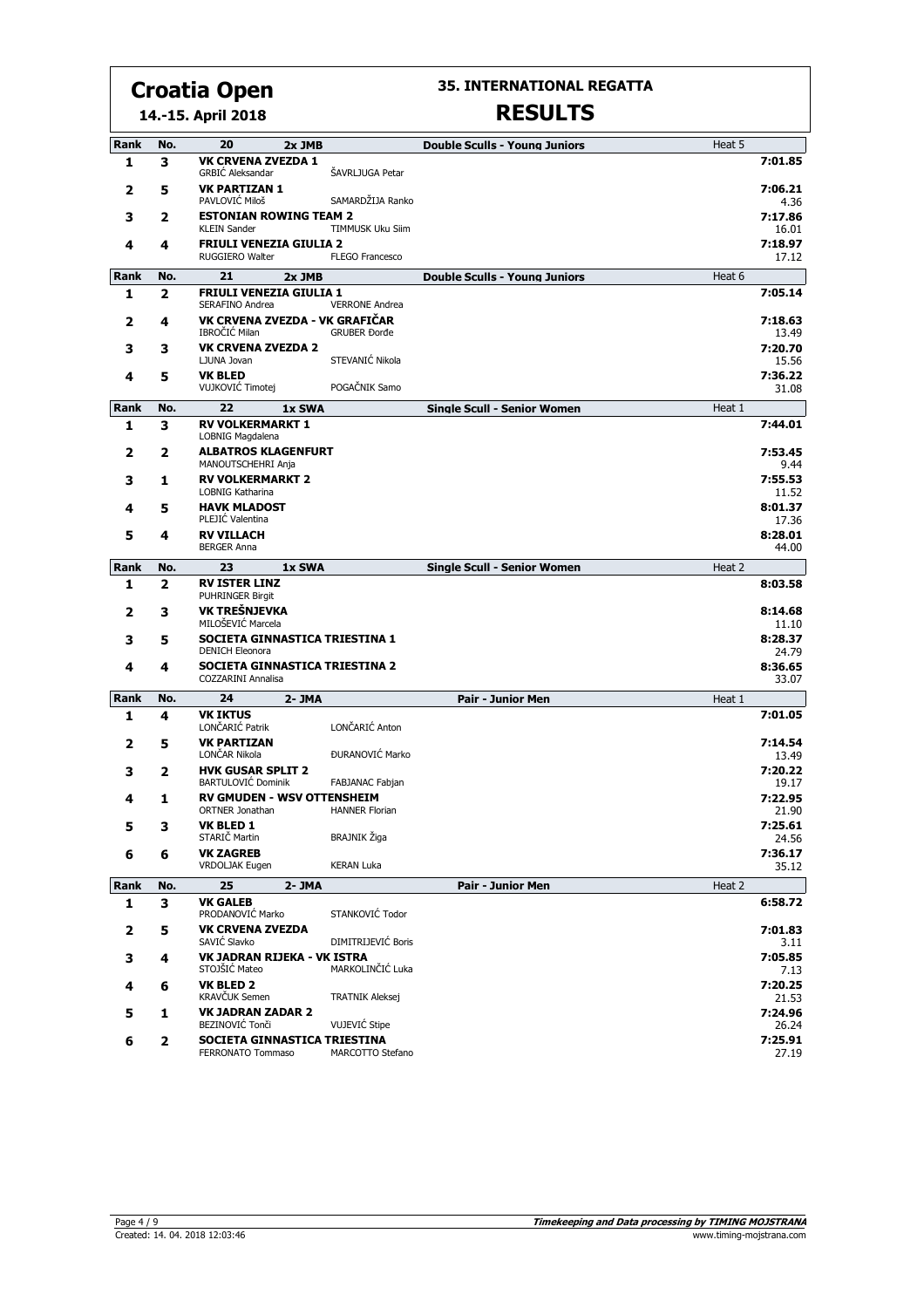**35. INTERNATIONAL REGATTA**

#### **14.-15. April 2018**

|  | <b>RESULTS</b> |  |  |  |
|--|----------------|--|--|--|

| Rank | No.                      | 26<br>2- JMA                                              | <b>Pair - Junior Men</b>                            | Heat 3 |                  |
|------|--------------------------|-----------------------------------------------------------|-----------------------------------------------------|--------|------------------|
| 1    | $\overline{2}$           | <b>TURKISH ROWING FEDERATION 1</b><br><b>ERTURK Baris</b> | <b>OGUZ Emre Kubilay</b>                            |        | 7:03.71          |
| 2    | 3                        | VK TREŠNJEVKA - VK ISTRA<br><b>BIJELIĆ Jakov</b>          | <b>IPSA Fabio</b>                                   |        | 7:05.73<br>2.02  |
| 3    | 1                        | <b>RV STAW - DONAU RC</b><br><b>HORNACEK Maximilian</b>   | <b>ANIMASHAUN Martin</b>                            |        | 7:09.20<br>5.49  |
| 4    | 5                        | <b>VK KRKA</b><br><b>KLARIN Lovre</b>                     | PAPAK Kristijan                                     |        | 7:17.13<br>13.42 |
| 5    | 4                        | <b>HVK GUSAR SPLIT 1</b>                                  |                                                     |        | 7:20.23          |
| Rank | No.                      | MAJIĆ Bruno<br>27                                         | GRUBIŠA Antonio<br><b>Single Scull - Junior Men</b> | Heat 1 | 16.52            |
| 1    | 3                        | 1x JMA<br><b>HVK MORNAR SPLIT 2</b>                       |                                                     |        | 7:21.35          |
| 2    | 1                        | MUHMUTOVIĆ Goran<br><b>VK DUPIN</b>                       |                                                     |        | 7:25.68          |
|      |                          | <b>GABRE Frane</b>                                        |                                                     |        | 4.33             |
| 3    | 6                        | <b>HVK GUSAR SPLIT</b><br><b>BORKOVIĆ Karlo</b>           |                                                     |        | 7:27.37<br>6.02  |
| 4    | 4                        | VK TREŠNJEVKA 1<br>ŠARIĆ Ivan                             |                                                     |        | 7:28.02<br>6.67  |
| 5    | $\mathbf{2}$             | <b>VK KRKA 1</b><br>PERIŠIĆ Nino                          |                                                     |        | 7:32.91<br>11.56 |
| 6    | 7                        | <b>VK "NEPTUN" DUBROVNIK 1</b><br>KUKULJICA Pero          |                                                     |        | 7:33.40<br>12.05 |
| 7    | 5                        | <b>HVK MORNAR SPLIT 1</b><br>PERKOVIĆ Marin               |                                                     |        | 7:36.27<br>14.92 |
| Rank | No.                      | 28<br>1x JMA                                              | <b>Single Scull - Junior Men</b>                    | Heat 2 |                  |
| 1    | $\overline{\mathbf{2}}$  | <b>VK JARUN</b>                                           |                                                     |        | 7:27.47          |
| 2    | 7                        | <b>ĐOMLIJA Mislav</b><br>VK JADRAN RIJEKA 1               |                                                     |        | 7:31.32          |
| 3    | 3                        | OMEROVIĆ Dominik<br><b>VK KRKA 2</b>                      |                                                     |        | 3.85<br>7:32.28  |
|      |                          | RADOVČIĆ Jerko                                            |                                                     |        | 4.81             |
| 4    | 1                        | <b>VK JADRAN RIJEKA 2</b><br>AMIŽIĆ Gianni                |                                                     |        | 7:38.14<br>10.67 |
| 5    | 4                        | VK TREŠNJEVKA 2<br><b>PUJAS Viktor</b>                    |                                                     |        | 7:40.16<br>12.69 |
| 6    | 6                        | <b>HAVK MLADOST</b><br>ROMANIĆ Karlo                      |                                                     |        | 7:49.66<br>22.19 |
| 7    | 5                        | <b>VK IKTUS</b><br><b>STEINER Vedran</b>                  |                                                     |        | 7:59.65<br>32.18 |
| Rank | No.                      | 29<br>1x JMA                                              | <b>Single Scull - Junior Men</b>                    | Heat 3 |                  |
| 1    | 1                        | <b>VK CROATIA ZAGREB 2</b><br><b>ČANIĆ Ante</b>           |                                                     |        | 7:47.42          |
| 2    | 6                        | VK TREŠNJEVKA 3<br>ZORIČIĆ Vinko                          |                                                     |        | 7:52.82<br>5.40  |
| 3    | 5                        | <b>VK MEDULIN</b>                                         |                                                     |        | 7:53.74          |
| 4    | $\mathbf{2}$             | GRUBEŠA Luka<br><b>VK KRKA 3</b>                          |                                                     |        | 6.32<br>7:56.11  |
| 5    | 7                        | <b>BORNA BUMBAK Denis</b><br><b>VK KORANA</b>             |                                                     |        | 8.69<br>8:01.34  |
|      |                          | STOJAKOVIĆ Vedran<br>VK OŠJAK 1                           |                                                     |        | 13.92<br>8:11.72 |
| 6    | 3                        | PADOVAN Stipe                                             |                                                     |        | 24.30            |
| 7    | 4                        | <b>VK "NEPTUN" DUBROVNIK 2</b><br>ĐIVANOVIĆ Vlaho         |                                                     |        | 8:23.90<br>36.48 |
| Rank | No.                      | 30<br>1x JMA                                              | <b>Single Scull - Junior Men</b>                    | Heat 4 |                  |
| 1    | $\overline{\phantom{a}}$ | <b>ESTONIAN ROWING TEAM 3</b><br><b>KALJUSTE Martin</b>   |                                                     |        | 7:39.41          |
| 2    | 5                        | <b>VK ISTRA</b><br><b>IVANUŠEC Luka</b>                   |                                                     |        | 7:48.22<br>8.81  |
| з    | 1                        | <b>RV VOLKERMARKT 1</b>                                   |                                                     |        | 7:51.02          |
| 4    | 6                        | KOBOLTSCHNIG Benedikt<br>1. WRC LIA 2                     |                                                     |        | 11.61<br>7:54.93 |
| 5    | $\mathbf{2}$             | <b>FINSTER Lukas</b><br>VK OŠJAK 2                        |                                                     |        | 15.52<br>7:56.97 |
|      |                          | <b>BURMAS Antonio</b><br><b>VK ZAGREB 1</b>               |                                                     |        | 17.56<br>8:14.88 |
| 6    | з                        | <b>BARUN Benedikt Petar</b>                               |                                                     |        | 35.47            |
| 7    | 4                        | <b>VK ZAGREB 2</b><br>CEPETIĆ Marko                       |                                                     |        | 8:32.83<br>53.42 |
|      |                          |                                                           |                                                     |        |                  |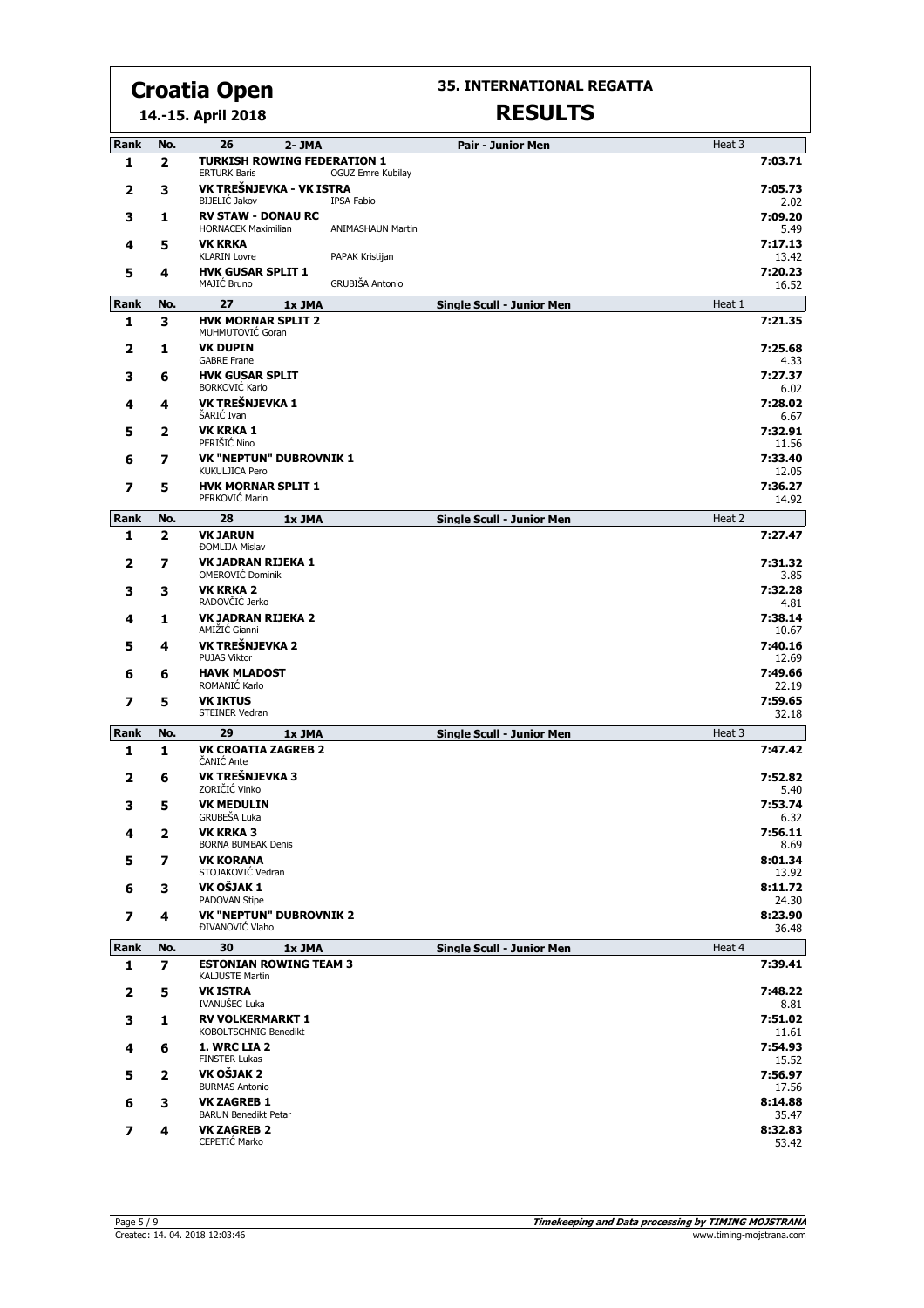**14.-15. April 2018**

#### **35. INTERNATIONAL REGATTA**

| Rank         | No. | 31<br>1x JMA                                              | <b>Single Scull - Junior Men</b> | Heat 5           |
|--------------|-----|-----------------------------------------------------------|----------------------------------|------------------|
| 1            | 3   | <b>VK DRAVSKE ELEKTRARNE MB 1</b><br>ČAS Jaka             |                                  | 7:20.70          |
| 2            | 2   | <b>VK PARTIZAN</b><br>LIJESKOVIĆ Pavle                    |                                  | 7:27.40<br>6.70  |
| з            | 5   | <b>VK SMEDEREVO 1</b><br><b>TORBICA Marko</b>             |                                  | 7:31.06<br>10.36 |
| 4            | 1   | <b>ESTONIAN ROWING TEAM 1</b>                             |                                  | 7:36.39          |
| 5            | 6   | LINDSALU Kristjan<br>1. WRC LIA 1                         |                                  | 15.69<br>7:36.68 |
|              |     | <b>WEBERNDORFER Johannes</b>                              |                                  | 15.98            |
| 6            | 4   | <b>VK BLED 1</b><br>ŻVEGELJ Isak                          |                                  | 7:40.60<br>19.90 |
| 7            | 7   | <b>WRC PIRAT</b><br>PRANDL Lukas                          |                                  | 7:51.19<br>30.49 |
| Rank         | No. | 32<br>1x JMA                                              | <b>Single Scull - Junior Men</b> | Heat 6           |
| 1            | 3   | <b>VK GALEB</b><br>SIMEUNOVIĆ Andrija                     |                                  | 7:31.66          |
| 2            | 7   | <b>VK DRAVSKE ELEKTRARNE MB 4</b>                         |                                  | 7:39.32          |
| з            | 2   | <b>GRACE Jernej</b><br><b>VK DRAVSKE ELEKTRARNE MB 2</b>  |                                  | 7.66<br>7:39.80  |
|              |     | BAŠL Jaša                                                 |                                  | 8.14             |
| 4            | 4   | <b>VK SMEDEREVO 2</b><br>RISTIĆ Lazar                     |                                  | 7:40.20<br>8.54  |
| 5            | 1   | <b>VK BLED 2</b><br><b>KALTNEKAR Vid</b>                  |                                  | 7:58.91<br>27.25 |
| 6            | 6   | <b>RV VOLKERMARKT 4</b>                                   |                                  | 8:11.11          |
|              |     | <b>MIKLAU Patrik</b>                                      |                                  | 39.45            |
| 7            | 5   | <b>VK CROATIA ZAGREB 3</b><br>STANIĆ Lovro                |                                  | 8:17.57<br>45.91 |
| Rank         | No. | 33<br>1x JMA                                              | <b>Single Scull - Junior Men</b> | Heat 7           |
| 1            | 3   | <b>RV VOLKERMARKT 3</b><br><b>KRASSNIG David</b>          |                                  | 7:38.70          |
| 2            | 7   | <b>VK DANUBIUS 1885 1</b><br>STEFANOVIĆ Dušan             |                                  | 7:40.93<br>2.23  |
| з            | 4   | <b>RV STAW</b><br><b>SCHEIBLAUER Felix</b>                |                                  | 7:43.13<br>4.43  |
| 4            | 1   | <b>VK DRAVSKE ELEKTRARNE MB 6</b>                         |                                  | 7:46.65          |
| 5            | 6   | POLSE Filip<br><b>VK BLED 3</b>                           |                                  | 7.95<br>7:51.13  |
|              |     | <b>VOVK Luka</b>                                          |                                  | 12.43            |
| 6            | 2   | <b>RV VOLKERMARKT 2</b><br>KUP Jakob                      |                                  | 7:52.07<br>13.37 |
| 7            | 5   | <b>ESTONIAN ROWING TEAM 5</b><br>RAUBA Arved              |                                  | 8:18.28<br>39.58 |
| Rank         | No. | 34<br>1x JMA                                              | <b>Single Scull - Junior Men</b> | Heat 8           |
| 1            | 4   | <b>ESTONIAN ROWING TEAM 2</b><br><b>GORLOV Nikita</b>     |                                  | 7:35.95          |
| $\mathbf{z}$ | 1   | <b>VK DRAVSKE ELEKTRARNE MB 5</b><br>PUHEK Blaž           |                                  | 7:40.15<br>4.20  |
| 3            | 3   | <b>ESTONIAN ROWING TEAM 4</b>                             |                                  | 7:45.27          |
| 4            | 2   | LIIVAMAGI Ermo<br><b>VK SMEDEREVO 3</b>                   |                                  | 9.32<br>7:53.15  |
| 5            | 6   | JOVANOVIĆ Miroslav<br><b>VK DRAVSKE ELEKTRARNE MB 7</b>   |                                  | 17.20<br>7:57.43 |
|              | 5   | <b>KOREN Filip</b><br><b>RV WIKING LINZ</b>               |                                  | 21.48<br>8:06.59 |
| 6            |     | <b>WENDLER Florian</b>                                    |                                  | 30.64            |
| Rank         | No. | 35<br>1x JMA                                              | <b>Single Scull - Junior Men</b> | Heat 9           |
| 1            | 3   | <b>VK LJUBLJANICA</b><br><b>JERMAN Urban</b>              |                                  | 7:25.63          |
| $\mathbf{z}$ | 5   | <b>VK DANUBIUS 1885 3</b><br>KATIĆ Ivan                   |                                  | 7:36.73<br>11.10 |
| 3            | 6   | <b>RV ISTER LINZ</b>                                      |                                  | 7:43.36          |
| 4            | 2   | <b>LINDNER Oscar</b><br><b>VK DRAVSKE ELEKTRARNE MB 3</b> |                                  | 17.73<br>7:44.83 |
| 5            | 1   | CAS Jure<br><b>VK DANUBIUS 1885 2</b>                     |                                  | 19.20<br>7:52.35 |
|              |     | RATAJAC Rastko                                            |                                  | 26.72            |
| 6            | 4   | <b>VK DANUBIUS 1885 4</b><br>SARAMANDIĆ Stefan            |                                  | 8:01.35<br>35.72 |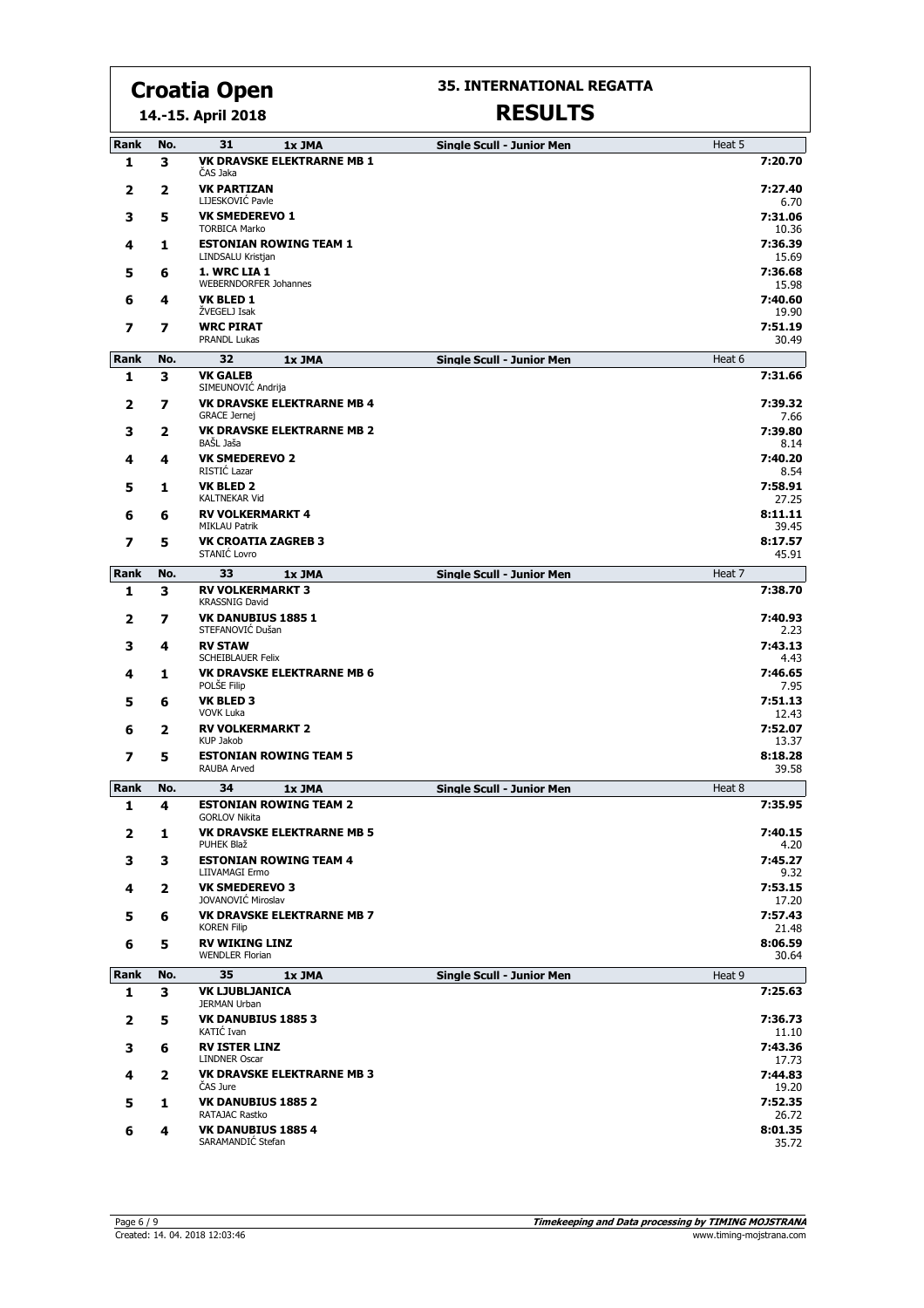**14.-15. April 2018**

#### **35. INTERNATIONAL REGATTA**

| Rank        | No. | 36<br>1x SMA                                                   | <b>Single Scull - Senior Men</b> | Heat 1           |
|-------------|-----|----------------------------------------------------------------|----------------------------------|------------------|
| 1           | з   | <b>VK CROATIA ZAGREB</b><br><b>MARTIN Damir</b>                |                                  | 7:12.12          |
| 2           | 1   | <b>ESTONIAN ROWING TEAM 7</b><br><b>UDAM Juri-Mikk</b>         |                                  | 7:15.13<br>3.01  |
| 3           | 5   | <b>TURKISH ROWING FEDERATION 1</b><br>RAFAIL Fuad              |                                  | 7:16.28<br>4.16  |
| 4           | 4   | <b>ESTONIAN ROWING TEAM 3</b><br><b>ENDREKSON Tonu</b>         |                                  | 7:28.76<br>16.64 |
| 5           | 6   | <b>ESTONIAN ROWING TEAM 8</b><br><b>KUZMIN Oskar</b>           |                                  | 7:32.11<br>19.99 |
| 6           | 2   | <b>ESTONIAN ROWING TEAM 6</b><br><b>ANDERSON Sten-Erik</b>     |                                  | 7:35.69<br>23.57 |
| Rank        | No. | 37<br>1x SMA                                                   | <b>Single Scull - Senior Men</b> | Heat 2           |
| 1           | з   | <b>VESLAČKI SAVEZ SRBIJE</b><br>MARJANOVIĆ Marko               |                                  | 7:07.20          |
| 2           | 2   | <b>ESTONIAN ROWING TEAM 4</b><br><b>KUSLAP Kaur</b>            |                                  | 7:13.92<br>6.72  |
| 3           | 6   | <b>TURKISH ROWING FEDERATION 2</b><br><b>GURSOY Selahattin</b> |                                  | 7:18.53<br>11.33 |
| 4           | 1   | <b>ESTONIAN ROWING TEAM 5</b><br><b>JAMSA Andrei</b>           |                                  | 7:23.02<br>15.82 |
| 5           | 4   | <b>ESTONIAN ROWING TEAM 2</b><br>RAJA Allar                    |                                  | 7:25.12<br>17.92 |
| <b>DNS</b>  | 5   | <b>VK ARUPINUM CC</b><br>UDOVIČIĆ Nickol                       |                                  |                  |
| Rank        | No. | 38<br>1x SMA                                                   | <b>Single Scull - Senior Men</b> | Heat 3           |
| 1           | 4   | <b>VK SMEDEREVO</b><br>FILIPOVIĆ Aleksandar                    |                                  | 7:08.78          |
| 2           | 1   | <b>VK IKTUS</b><br>ŠAIN David                                  |                                  | 7:17.48<br>8.70  |
| 3           | 5   | <b>HAVK MLADOST</b><br>BERIČEVIĆ Luka                          |                                  | 7:21.35<br>12.57 |
| 4           | з   | <b>ESTONIAN ROWING TEAM 1</b><br>TAIMISOO Kaspar               |                                  | 7:22.82<br>14.04 |
| 5           | 2   | <b>HVK VUKOVAR</b><br><b>BRANDT Mato</b>                       |                                  | 7:43.01<br>34.23 |
| Rank        | No. | 39<br>1x SML                                                   | Single Scull - Lightweight Men   | Heat 1           |
| 1           | 2   | <b>TURKISH ROWING FEDERATION 1</b><br>SONMEZ Bayram            |                                  | 7:17.08          |
| 2           | з   | <b>TURKISH ROWING FEDERATION 5</b><br><b>KARTAL Mert Kaan</b>  |                                  | 7:22.77<br>5.69  |
| з           | 5   | <b>VK ARUPINUM CC</b><br>UDOVIČIĆ Nickol                       |                                  | 7:22.79<br>5.71  |
| 4           | 6   | <b>ESTONIAN ROWING TEAM 3</b><br><b>RANDMAE Kermo</b>          |                                  | 7:26.98<br>9.90  |
| 5           | 4   | <b>HAVK MLADOST 2</b><br>PAP Marko                             |                                  | 7:40.70<br>23.62 |
| 6           | 1   | VK KORANA 3<br>RUDAR Juraj                                     |                                  | 8:17.02<br>59.94 |
| <b>Rank</b> | No. | 40<br>1x SML                                                   | Single Scull - Lightweight Men   | Heat 2           |
| 1           | 3   | <b>TURKISH ROWING FEDERATION 4</b><br><b>UNSAL Fatih</b>       |                                  | 7:12.59          |
| 2           | 2   | <b>ESTONIAN ROWING TEAM 1</b><br>KUSHTEYN Mikhail              |                                  | 7:17.28<br>4.69  |
| з           | 1   | <b>ESTONIAN ROWING TEAM 4</b><br>RUUSALEPP Karl August         |                                  | 7:23.44<br>10.85 |
| 4           | 6   | <b>VK KORANA 1</b><br><b>ŠUTALO Dominik</b>                    |                                  | 7:33.17<br>20.58 |
| 5           | 5   | <b>RV WIKING LINZ 2</b><br><b>HOFMAYR Johannes</b>             |                                  | 7:40.46<br>27.87 |
| 6           | 4   | <b>WRC PIRAT 3</b><br><b>HOMSTEIN Lukas</b>                    |                                  | 7:41.87<br>29.28 |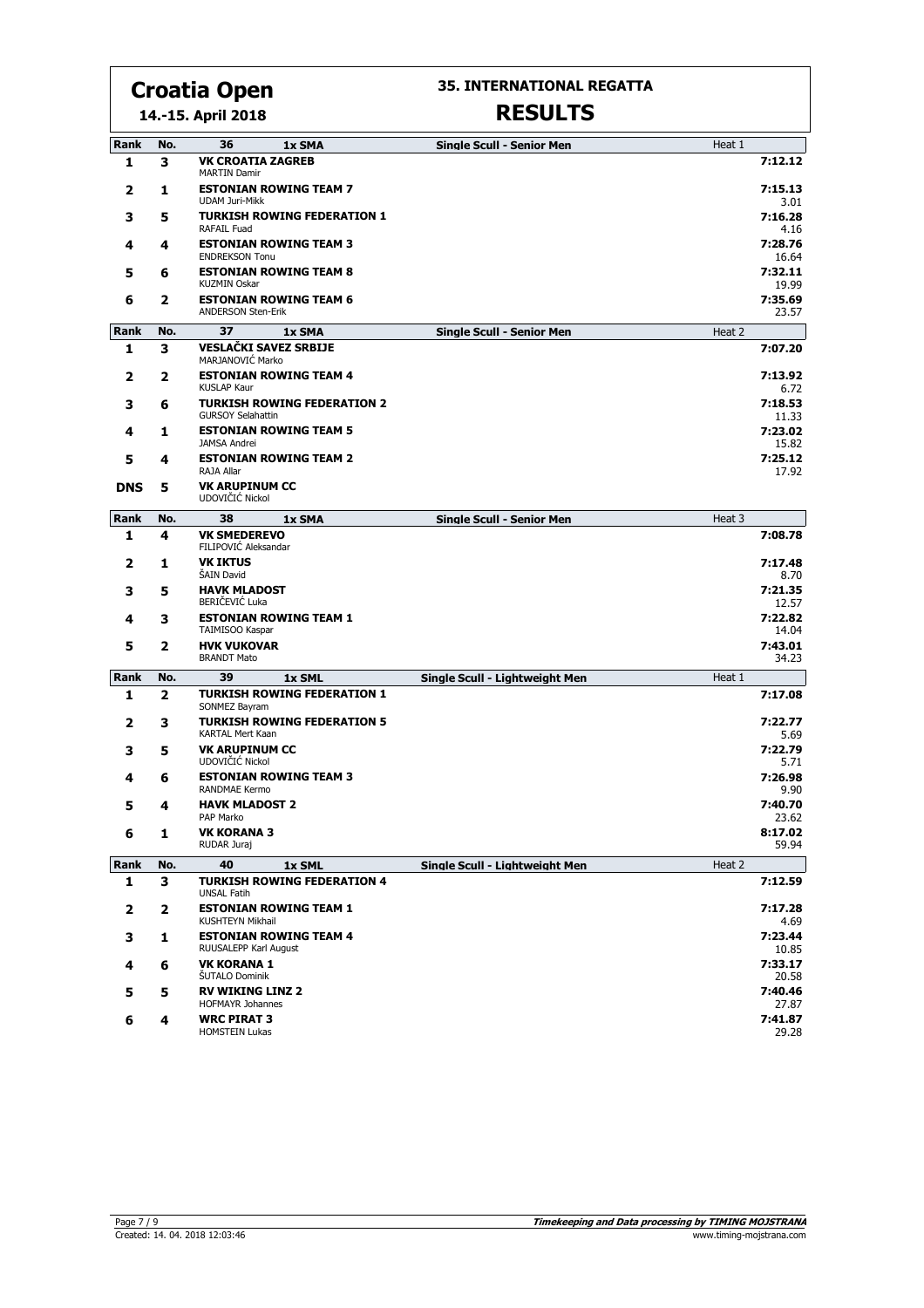**35. INTERNATIONAL REGATTA**

**14.-15. April 2018**

| Rank        | No. | 41<br>1x SML<br>Single Scull - Lightweight Men                                            | Heat 3           |  |
|-------------|-----|-------------------------------------------------------------------------------------------|------------------|--|
| 1           | 6   | VESLAŠKA ZVEZA SLOVENIJE 3<br><b>BOLHA Marko</b>                                          | 7:20.84          |  |
| 2           | 3   | <b>TURKISH ROWING FEDERATION 3</b><br><b>GUNES Naim Talha</b>                             | 7:24.02<br>3.18  |  |
| з           | 1   | <b>MOVE SALZBURG</b><br><b>SALLER Michael</b>                                             | 7:24.66<br>3.82  |  |
| 4           | 5   | <b>WRC PIRAT 2</b><br><b>KREITMEIER Lukas</b>                                             | 7:27.74<br>6.90  |  |
| 5           | 2   | <b>ESTONIAN ROWING TEAM 2</b><br><b>NOPS Andreas</b>                                      | 7:36.03<br>15.19 |  |
| 6           | 4   | <b>ESTONIAN ROWING TEAM 6</b><br><b>LIPINSOV Aleksei</b>                                  | 7:37.97<br>17.13 |  |
| Rank        | No. | 42<br>Single Scull - Lightweight Men<br>1x SML                                            | Heat 4           |  |
| 1           | 3   | <b>WRC PIRAT 1</b><br><b>TABORSKY Matthias</b>                                            | 7:09.27          |  |
| 2           | 2   | <b>TURKISH ROWING FEDERATION 2</b><br>YANIPAZARLI Enes                                    | 7:09.62<br>0.35  |  |
| 3           | 1   | HELLA SLOVAKIA FRONT - LIGHTING KOČOVCE 1<br>VANČO Richard                                | 7:14.92<br>5.65  |  |
| 4           | 5   | <b>VK GALEB</b><br><b>FERCEC Dasti</b>                                                    | 7:29.77<br>20.50 |  |
| 5           | 6   | <b>ESTONIAN ROWING TEAM 7</b><br><b>KOPPEL Ander</b>                                      | 7:40.71<br>31.44 |  |
| <b>DNS</b>  | 4   | <b>RC GRAZ</b><br><b>KROBATH Daniel</b>                                                   |                  |  |
| <b>Rank</b> | No. | 43<br>1x SML<br>Single Scull - Lightweight Men                                            | Heat 5           |  |
| 1           | 1   | <b>VK TAMIS</b><br>STANOJEVIĆ Miloš                                                       | 7:05.33          |  |
| 2           | 4   | VK TREŠNJEVKA 1<br>RADONIĆ Luka                                                           | 7:06.72<br>1.39  |  |
| 3           | 3   | <b>HAVK MLADOST 1</b><br>SOLDO Zvonimir                                                   | 7:25.36<br>20.03 |  |
| 4           | 6   | <b>ESTONIAN ROWING TEAM 5</b><br>KAMA Jonatan                                             | 7:31.79<br>26.46 |  |
| 5           | 5   | <b>VESLAŠKA ZVEZA SLOVENIJE 4</b><br>MALEŠIČ Jaka                                         | 7:31.89<br>26.56 |  |
| 6           | 2   | <b>VK KORANA 2</b><br>CINDRIĆ Mislav                                                      | 7:47.93<br>42.60 |  |
| Rank        | No. | 44<br>1x SML<br>Single Scull - Lightweight Men                                            | Heat 6           |  |
| 1           | 3   | <b>VESLAŠKA ZVEZA SLOVENIJE 2</b>                                                         | 7:18.09          |  |
| 2           | 1   | <b>JALEN Aleš</b><br><b>RV WIKING LINZ 1</b>                                              | 7:29.97          |  |
| 3           | 5   | <b>LEMP Markus</b><br>HELLA SLOVAKIA FRONT - LIGHTING KOČOVCE 2                           | 11.88<br>7:33.79 |  |
| 4           | 2   | VANČO Matuš<br><b>VK JARUN</b>                                                            | 15.70<br>8:06.04 |  |
| <b>DNS</b>  | 4   | <b>CAPAN Bruno</b><br>VESLAŠKA ZVEZA SLOVENIJE 1                                          | 47.95            |  |
|             |     | <b>HRVAT Rajko</b>                                                                        |                  |  |
| Rank        | No. | 45<br><b>Double Sculls - Young Junior Women</b><br>2x JWB                                 | Heat 1           |  |
| 1           | 6   | <b>FRIULI VENEZIA GIULIA 2</b><br><b>VOLPONI Edda</b><br><b>LEONE Sofia</b>               | 7:57.57          |  |
| 2           | з   | <b>FRIULI VENEZIA GIULIA 1</b><br>PINES Nikita June<br><b>CHERSI Flora</b>                | 7:58.54<br>0.97  |  |
| 3           | 5   | <b>VK BLED</b><br>GRUŠKOVNJAK Pia<br>VOVK Jera                                            | 8:00.12<br>2.55  |  |
| 4           | 2   | <b>RV VOLKERMARKT</b><br><b>ULRICH Anna</b><br>SCHILDBERGER Annika                        | 8:07.82<br>10.25 |  |
| 5           | 4   | <b>VK LJUBLJANICA</b>                                                                     | 8:17.71          |  |
| <b>DNS</b>  | 1   | KMETIČ Klara<br>RAČIČ Pia<br><b>VK NAUTILUS KOPER</b><br>TEPEŠ Neja<br><b>ZONTA Noemi</b> | 20.14            |  |